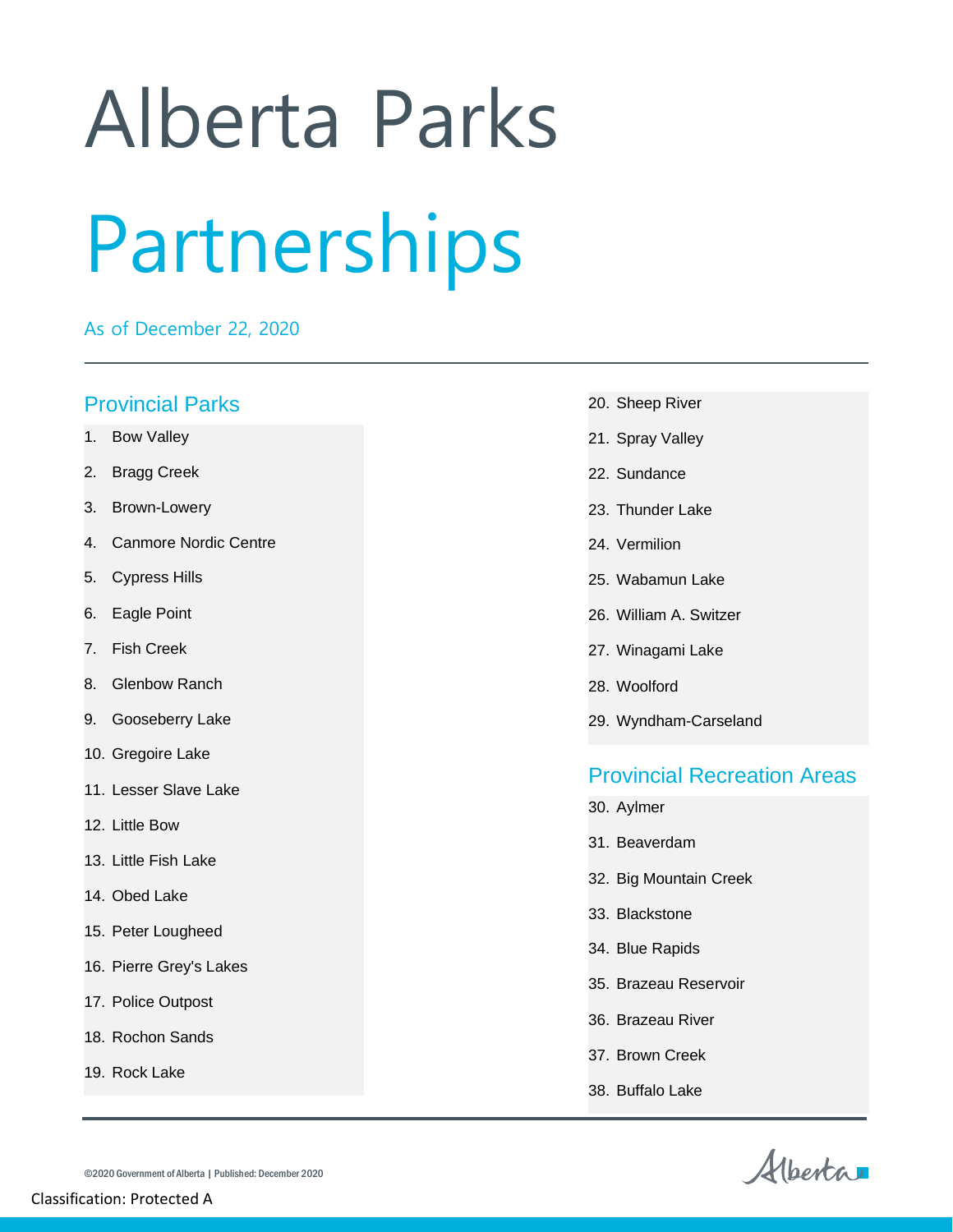| 39. Buffalo Tower |  |
|-------------------|--|
|                   |  |

40. Burnt Timber

- 41. Cartier Creek
- 42. Cat Creek
- 43. Cataract Creek
- 44. Chambers Creek
- 45. Chin Coulee
- 46. Chinook
- 47. Chrystina Lake
- 48. Cobble Flats
- 49. Cooking Lake-Blackfoot
- 50. Crescent Falls
- 51. Dawson
- 52. Deer Creek
- 53. Demmitt
- 54. Dry Haven
- 55. Edith Lake
- 56. Elbow Falls
- 57. Elbow River
- 58. Elbow River Launch
- 59. Elbow Sheep
- 60. Elk River
- 61. Etherington Creek
- 62. Evan-Thomas
- 63. Fairfax Lake
- 64. Fallen Timber
- 65. Fallen Timber South
- 66. Fickle Lake
- 67. Fir Creek
- 68. Fish Lake
	- 69. Fisher Creek
	- 70. Fitzsimmons Creek
	- 71. Fort Vermilion
	- 72. Freeman River
	- 73. Ghost Airstrip
	- 74. Ghost Reservoir
	- 75. Gooseberry
	- 76. Greenford
	- 77. Hangingstone
	- 78. Harlech
	- 79. Highwood
	- 80. Horburg
	- 81. Hornbeck Creek
	- 82. Indian Graves
	- 83. Ing's Mine
	- 84. Iosegun Lake
	- 85. Jackfish Lake
	- 86. James-Wilson
	- 87. Jensen Reservoir
	- 88. Kakwa River
	- 89. Kootenay Plains
	- 90. Lake McGregor
	- 91. Lantern Creek
	- 92. Lineham
	- 93. Little Bow Reservoir
	- 94. Little Elbow
	- 95. Lovett River
	- 96. Lusk Creek

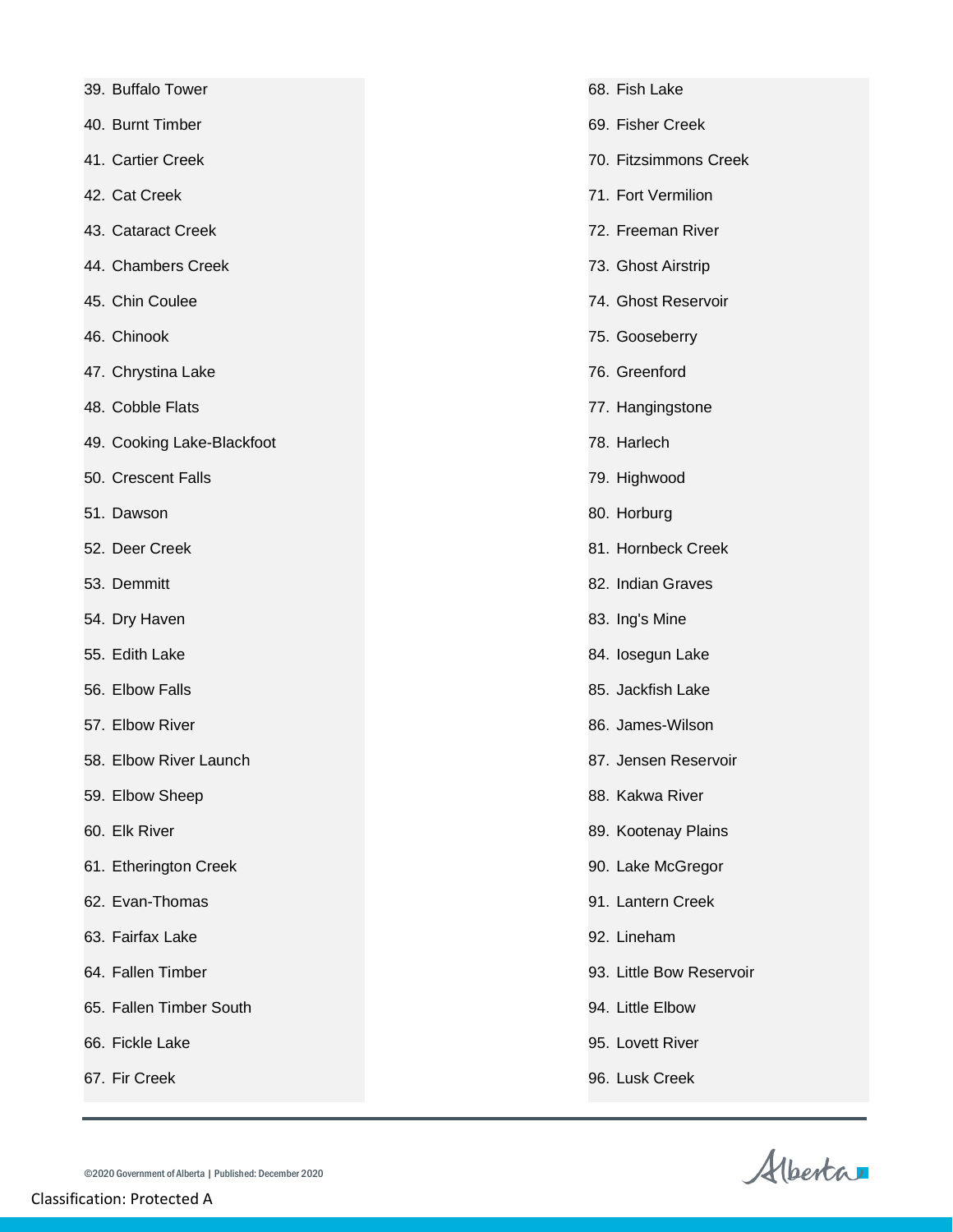| 97. Machesis Lake |                          | 126. | <b>Shuttler Flats</b>    |
|-------------------|--------------------------|------|--------------------------|
| 98. Mallaig       |                          | 127. | Sibbald Lake             |
| 99. Maqua Lake    |                          | 128. | Sibbald Meadows Pond     |
| 100.              | McLean Creek             | 129. | Sibbald Viewpoint        |
| 101.              | McLeod River             | 130. | Simonette River          |
| 102.              | Medicine Lake            | 131. | Smoke Lake               |
| 103.              | Mesa Butte               | 132. | Snow Creek               |
| 104.              | Minnow Lake              | 133. | Southview                |
| 105.              | <b>Mist Creek</b>        | 134. | St. Mary Reservoir       |
| 106.              | Moose Mountain Trailhead | 135. | <b>Stoney Creek</b>      |
| 107.              | North Buck Lake          | 136. | Strawberry               |
| 108.              | North Fork               | 137. | The Narrows              |
| 109.              | Old Baldy Pass Trail     | 138. | <b>Thompson Creek</b>    |
| 110.              | <b>Oldman River</b>      | 139. | Trapper Lea's Cabin      |
| 111.              | Ole's Lake               | 140. | <b>Travers Reservoir</b> |
| 112.              | Paddle River Dam         | 141. | <b>Trout Pond</b>        |
| 113.              | Payne Lake               | 142. | <b>Waiparous Creek</b>   |
| 114.              | Pembina Forks            | 143. | <b>Ware Creek</b>        |
| 115.              | Picklejar                | 144. | Waskahigan River         |
| 116.              | <b>Pine Grove</b>        | 145. | <b>Watson Creek</b>      |
| 117.              | Pines                    | 146. | Weald                    |
| 118.              | Pinetop                  | 147. | West Bragg Creek         |
| 119.              | Poacher's Landing        | 148. | Wild Horse               |
| 120.              | Rainbow Lake             | 149. | Wildhay                  |
| 121.              | Red Deer River           | 150. | Wildhorse Lake           |
| 122.              | Saunders                 | 151. | <b>Wolf Lake</b>         |
| 123.              | Sentinel                 | 152. | Wolf Lake West           |
| 124.              | Seven Mile               | 153. | French Bay               |
| 125.              | Shunda Viewpoint         | 154. | Nojack                   |
|                   |                          |      |                          |